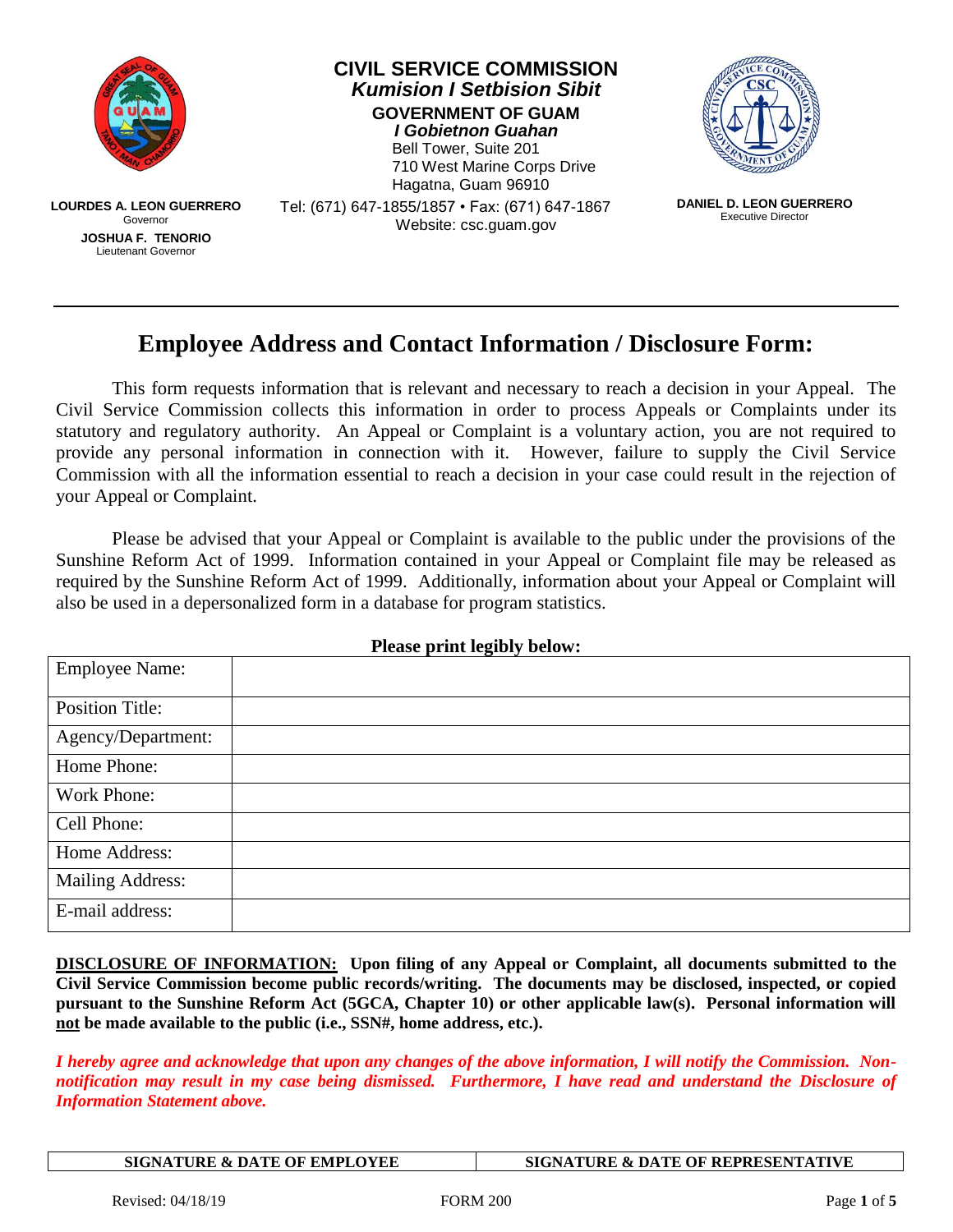

Employee and/or their Representative, if any, shall be responsible to notify the Civil Service Commission of any changes in contact information. Employee shall be primarily responsible for notification to the Commission of any changes in representation. Failure to notify the Commission may result in the dismissal of your case for failure to attend hearings and conferences.

## **SUMMARY OF THE DIFFERENT APPEALS OR COMPLAINTS:**

**TYPES OF APPEALS:** Appeals involve a Classified Employee and Management or their Representatives arguing the matter before the Commissioners to render a decision in their favor. The burden of proof is on management on Adverse Actions and other appeals, the burden of proof is on the Employee.

- **Adverse Actions** Is an action taken by Management to suspend, demote or dismiss an Employee in the Classified Service.
- **Grievance** Normally include, but not limited to, such matters as employee-supervisor relationships, duty assignments not related to job classification, shift and job locations, assignments, hours worked, working facilities and conditions, policies for granting leave and other related matters.
- **Equal Employment Opportunity** Is an action taken by Management or another Employee discriminating in employment matters against any person on the basis of race, color, sex, religion, occupational qualifications, or legal requirements.

**TYPES OF COMPLAINTS:** Complaints involve the Civil Service Commission staff to prepare an Assessment Report to be presented before the Commissioners for their approval into a formal investigation. The burden of proof is on the Employee.

- **Post Audit** A written request to review an action that is improperly applied in personnel matters.
- **Notice of Personnel Action** A review of a Personnel Action that is improperly applied pursuant to rule or law.
- **Public Employee Protection Act, "AKA:** Whistle Blower," (applicable to Classified and Unclassified Employees)- An action by any Government of Guam Employee that was done in retaliation because you reported waste and mismanagement of public funds, abuse of government authority, and illegal or unethical practices. Disclosure is required to your immediate supervisor, appointing authority or member of the Guam Legislature before filing a complaint.
- Lay-Off Is an action taken by Management that is either improperly applied pursuant to the Lay-Off procedures, or taken in bad faith.
- **Priority Placement** Is an action taken by Management that is either improperly applied pursuant to the Priority Placement and Lay-Off procedures, or taken in bad faith.
- **Furlough** Is an action taken by Management that is either improperly applied pursuant to the Furlough procedures or taken in bad faith.
- **Political Activity, "aka: Mini-Hatch,**" (applicable to Classified & Unclassified employees) An activity by any Government of Guam employee that is prohibited by the Political Activity law.
- **Ethics in Procurement** An action in violation of procurement practices pursuant to 5GCA §5625-§5633.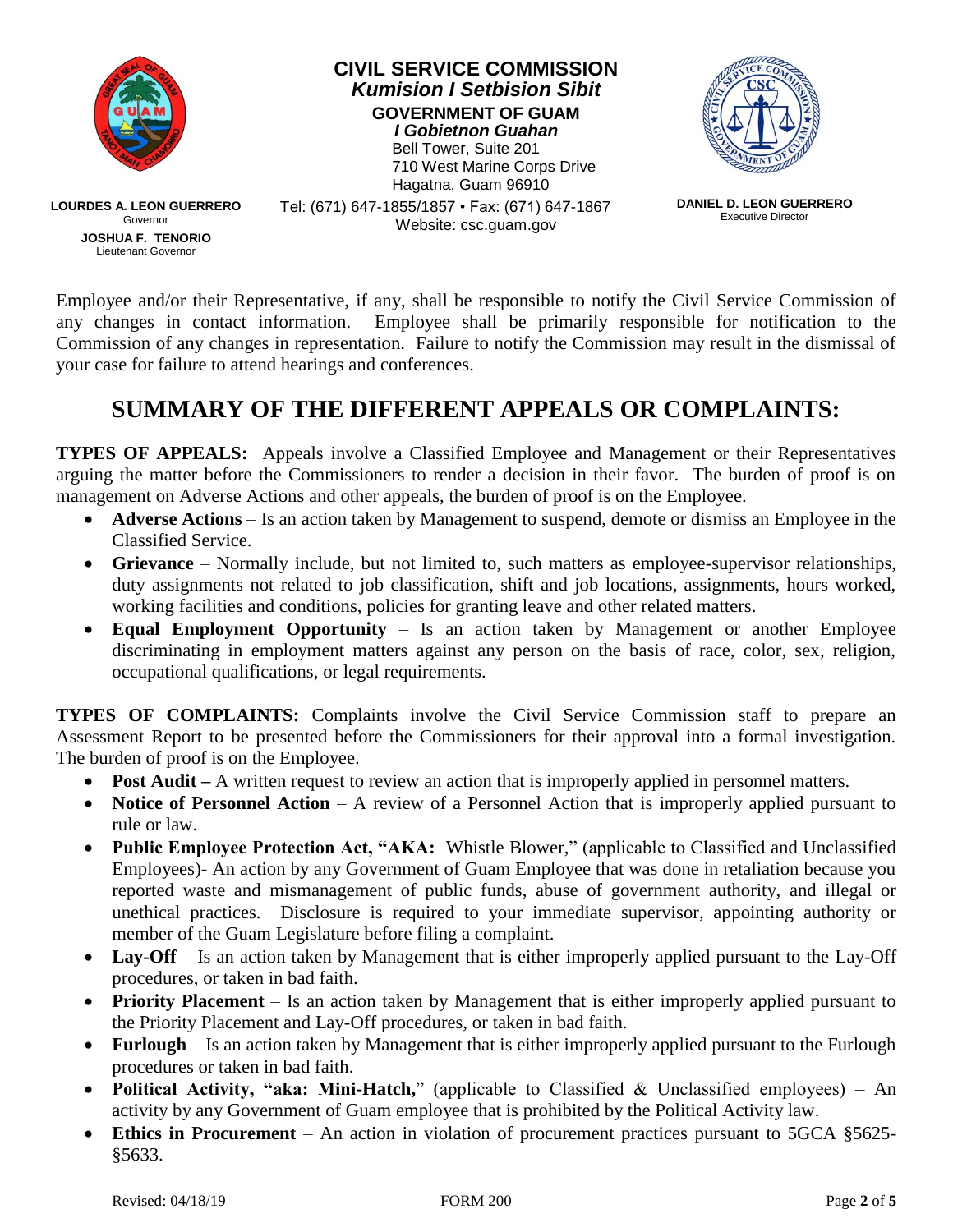

**LOURDES A. LEON GUERRERO** Governor **JOSHUA F. TENORIO** Lieutenant Governor

**CIVIL SERVICE COMMISSION** *Kumision I Setbision Sibit* **GOVERNMENT OF GUAM** *I Gobietnon Guahan*

Bell Tower, Suite 201 710 West Marine Corps Drive Hagatna, Guam 96910



Tel: (671) 647-1855/1857 • Fax: (671) 647-1867 Website: csc.guam.gov

**DANIEL D. LEON GUERRERO** Executive Director

# **DOCUMENTATION REQUIREMENTS:**

CSC Resolution No. 2016-004, requires the submission of the following number of copies required for submission:

- Case Management Statement Original and Four (4) copies.
- Entry of Appearance Original and Four (4) copies.
- Employee's initial Appeal or Complaint for  $case(s)$  Original and Twelve (12) copies.
- Motions for appealed cases or complaints (i.e., Compel Discovery, Withdraw, Dismiss, etc.) Original and Twelve (12) copies.
- Employee's Witness List Original and Twelve (12) copies.
- Employee's Exhibit List Original and Twelve (12) copies.
- Proposed Judgment Provide "word format" to case manager.
- Stipulation of Settlement/Agreement Original and Twelve (12) copies.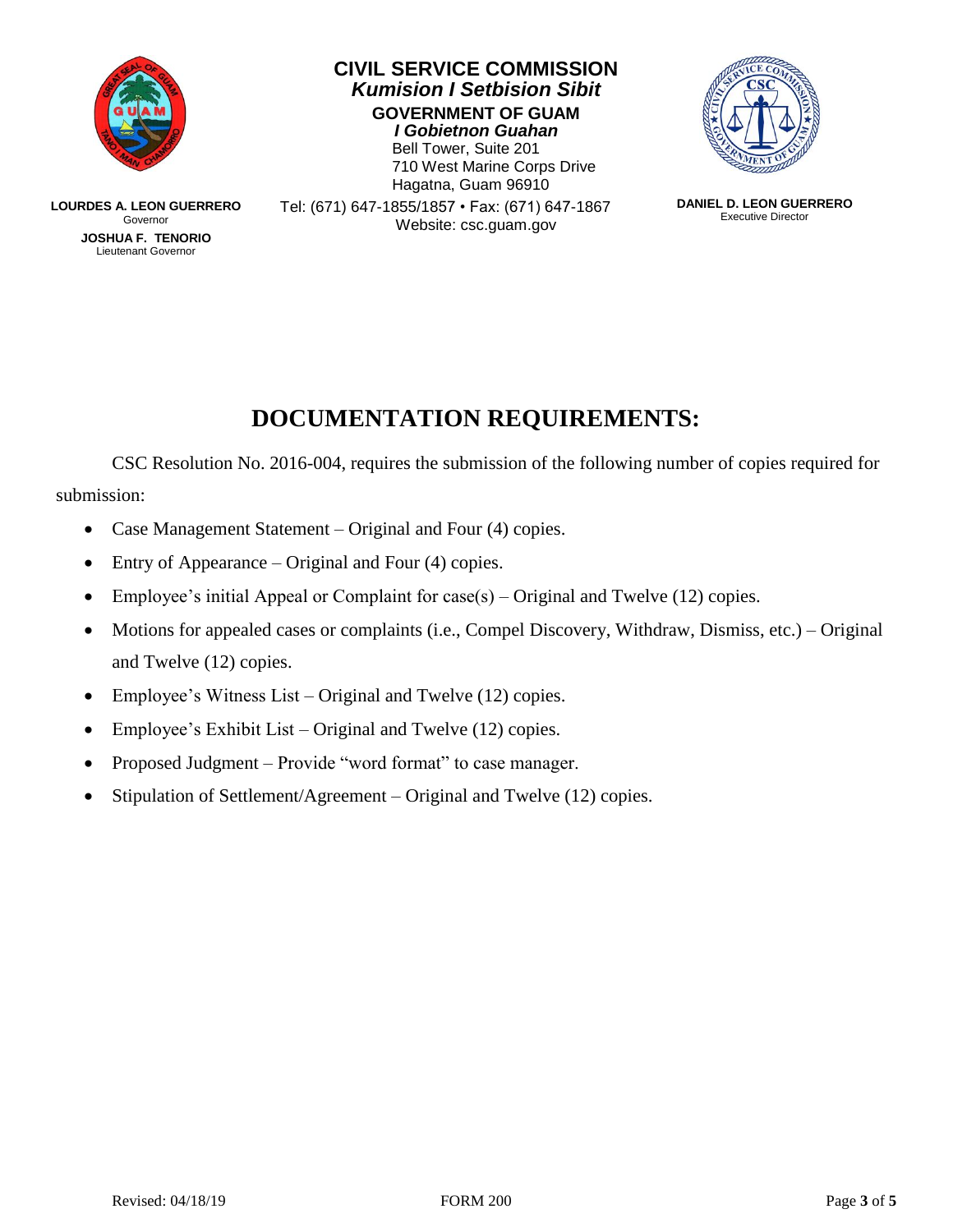|                                                                                         |                                                 |                   | <b>GOVERNMENT OF GUAM</b><br><b>I Gobietnon Guahan</b><br>Bell Tower, Suite 201<br>Hagatna, Guam 96910 | <b>CIVIL SERVICE COMMISSION</b><br><b>Kumision I Setbision Sibit</b><br>710 West Marine Corps Drive  |                                                                                                                                             |
|-----------------------------------------------------------------------------------------|-------------------------------------------------|-------------------|--------------------------------------------------------------------------------------------------------|------------------------------------------------------------------------------------------------------|---------------------------------------------------------------------------------------------------------------------------------------------|
| LOURDES A. LEON GUERRERO<br>Governor<br><b>JOSHUA F. TENORIO</b><br>Lieutenant Governor |                                                 |                   | Website: csc.guam.gov                                                                                  | Tel: (671) 647-1855/1857 • Fax: (671) 647-1867                                                       | <b>DANIEL D. LEON GUERRERO</b><br><b>Executive Director</b>                                                                                 |
|                                                                                         |                                                 |                   |                                                                                                        |                                                                                                      |                                                                                                                                             |
| TO:                                                                                     |                                                 |                   | <b>Executive Director, Civil Service Commission</b>                                                    |                                                                                                      |                                                                                                                                             |
| FROM:<br>SUBJECT: $\Box$ Letter of Appeal                                               |                                                 |                   |                                                                                                        | (Must check only one (1) item. For multiple Appeals or Complaints please fill out additional forms.) | $\Box$ Letter of Complaint                                                                                                                  |
| $\Box$ Adverse Action                                                                   | <b>APPEAL</b> : (Please check only one (1) box) |                   | $\Box$ Grievance<br>$\Box$ Lay-Off "Bad Faith" $\Box$ Furlough "Bad Faith"                             |                                                                                                      | $\Box$ Equal Employment Opportunity<br>□ Priority Placement "Bad Faith"                                                                     |
| $\Box$ Post Audit                                                                       |                                                 |                   | <b>COMPLAINT:</b> (Please check only one (1) box)                                                      |                                                                                                      | $\Box$ Notice of Personnel Action $\Box$ Lay-Off $\Box$ Furlough $\Box$ Priority Placement<br>Mini-Hatch"                                   |
| $\mathbf{I}_{\mathbf{A}}$                                                               |                                                 | (Print Full Name) |                                                                                                        |                                                                                                      |                                                                                                                                             |
|                                                                                         |                                                 |                   |                                                                                                        |                                                                                                      | $\Box$ Public Protection Act, "AKA: Whistle Blower" $\Box$ Ethics in Procurement $\Box$ Political Activity, "AKA:<br>(Agency or Department) |
|                                                                                         | (Your official job title)                       |                   |                                                                                                        |                                                                                                      | alleges that the action is inappropriate for the following reasons:                                                                         |
|                                                                                         |                                                 |                   |                                                                                                        |                                                                                                      |                                                                                                                                             |
|                                                                                         |                                                 |                   |                                                                                                        |                                                                                                      |                                                                                                                                             |
|                                                                                         |                                                 |                   |                                                                                                        |                                                                                                      |                                                                                                                                             |

Signature & Date